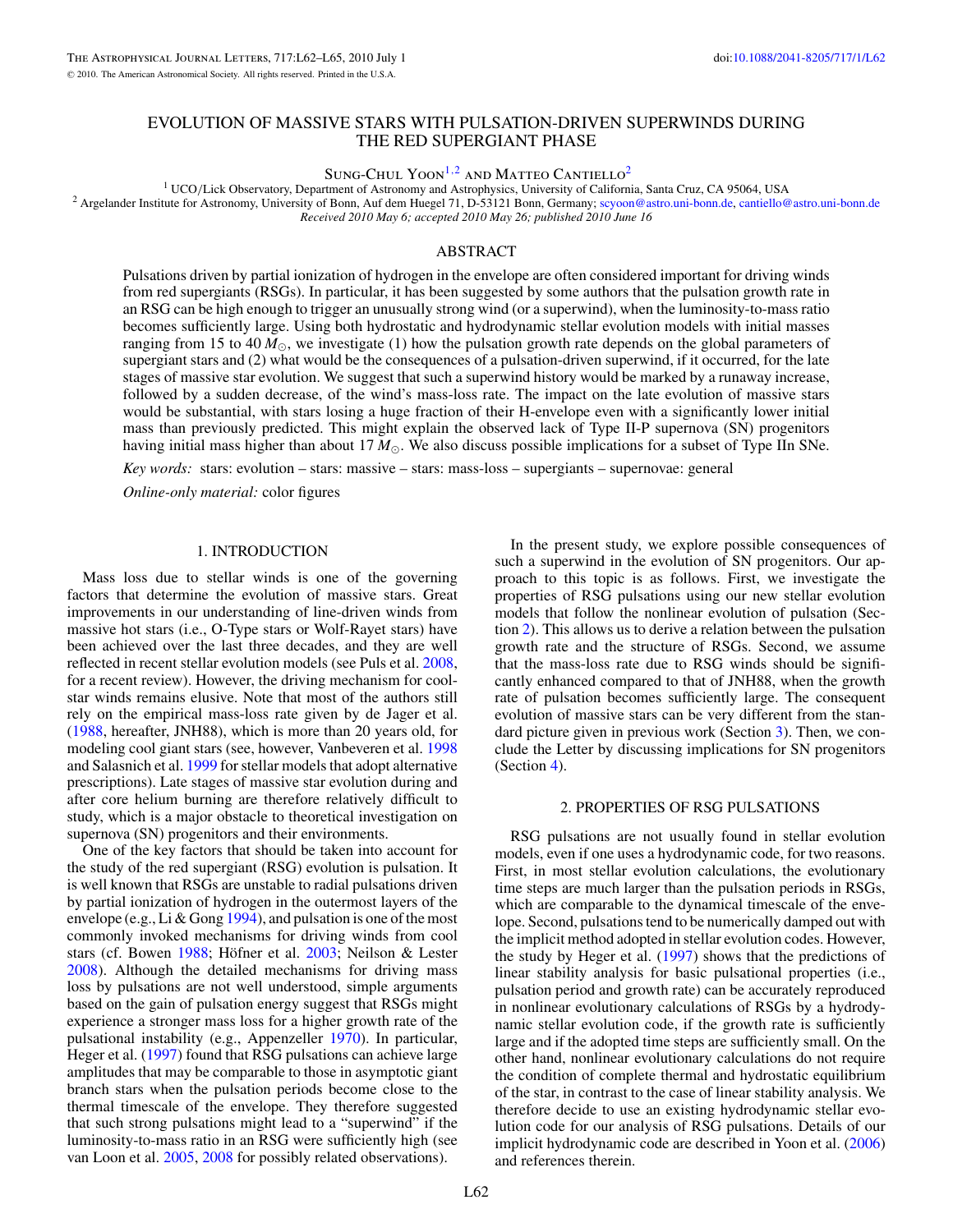<span id="page-1-0"></span>

**Figure 1.**Evolutionary tracks of hydrostatic reference models with initial masses of 17, 20, 25, 30, and  $40 M_{\odot}$ , on the H-R diagram. The color shading gives pulsation periods (upper panel) and growth rates (lower panel; see the text for the definition), obtained with the hydrodynamic calculations that are performed at the given reference points. The open diamonds mark the reference points where no pulsation is detected with our code.

(A color version of this figure is available in the online journal.)

To start, we construct non-rotating hydrostatic models at solar metallicity for 11 different initial masses (15, 16, 17, 18, 19, 20, 21, 23, 25, 30, and 40  $M_{\odot}$ ). Since the hydrodynamic term in the momentum equation is switched off, pulsations do not appear in these model sequences. The H-R diagrams for some model sequences are shown in Figure 1.

Then, we turn on the hydrodynamic term and restart the calculation from the reference models chosen at various evolutionary epochs during the supergiant phase for each model sequence. In total, 71 reference models are selected as starting points. In Figure 1, some of the starting points are shown, marked by filled circles and open diamonds. To guarantee enough time resolution for describing pulsations in the hydrodynamic calculations, we limit the time steps such that



**Figure 2.** Radial velocity at the surface in a hydrodynamic RSG model sequence with  $M_{\text{init}} = 20 M_{\odot}$ . The surface luminosity and the effective temperature at the reference point are  $\log L/L_{\odot} = 5.05$  and  $T_{\text{eff}} = 3198$  K, respectively.

 $\Delta t \leqslant 0.01 [R/(1000 R_\odot)]^2$  [(15 *M*<sub> $\odot$ </sub>)/*M*] yr. This choice is based on the fact that pulsations of an RSG with  $M_{\text{init}} > 15 M_{\odot}$  have a period on the order of 1000 days (e.g., Heger et al. [1997\)](#page-3-0), and obey the relation  $P \propto R^2/M$ , where *P* is the pulsation period, *R* is the radius, and *M* is the total mass of an RSG (Gough et al. [1965\)](#page-3-0).

An example of such calculations is given in Figure 2. As the pulsation amplitude grows gradually, the surface velocity eventually reaches the sound speed. Since our code cannot describe shock waves, we investigate the pulsation properties only with the subsonic results. Figure 1 shows the pulsation period *P* and the growth rate *η* of the fundamental mode at different reference points on the H-R diagram. Here, the growth rate is defined as  $\eta = |v(t_0 + P)/v(t_0)|$ , where  $v(t_0)$  denotes a local maximum of the surface velocity located at a certain time  $t = t_0$ . According to this definition, pulsational instability means  $\eta > 1$ .

The growth rate obtained here should be considered only indicative, given the limitations of our adopted numerical method. For example, in our calculations, no pulsation is detected from some reference points. This does not mean that the considered RSGs are stable against the pulsational instability, but that the growth rate is too small for our code to follow. Also, in our calculations, instant adjustment of convective flux during pulsation is assumed, which is not physical given the similar timescales of convection and pulsation. $3$  Despite these uncertainties, our results are qualitatively in good agreement with those of previous studies: the growth rate is generally higher for a larger luminosity-to-mass ratio (*L/M*) and*/*or for a smaller thermal timescale of the envelope. Specifically, as shown in Figure [3,](#page-2-0) we find the following relation between the pulsation growth rate and the stellar structure from our results with the hydrodynamic model sequences:

$$
\log \eta = C_1 \left(\frac{R}{R_{\odot}}\right)^2 \left(\frac{M}{M_{\odot}}\right)^{-1} \left(\frac{\tau_{\text{KH,env}}}{\text{yr}}\right)^{-0.315} - C_2, \quad (1)
$$

where  $\tau_{\text{KH,env}}$  (:=  $GM_{\text{tot}} M_{\text{env}} / LR$ ) denotes the Kelvin– Helmoltz timescale of the hydrogen-rich envelope,  $C_1$  =  $9.219 \times 10^{-6}$ , and  $C_2 = 0.0392844$ .

 $3$  Note, however, nonlinear calculations by Heger et al. [\(1997\)](#page-3-0) give quite consistent results with those of their linear stability analysis that assumes a frozen-in convective flux.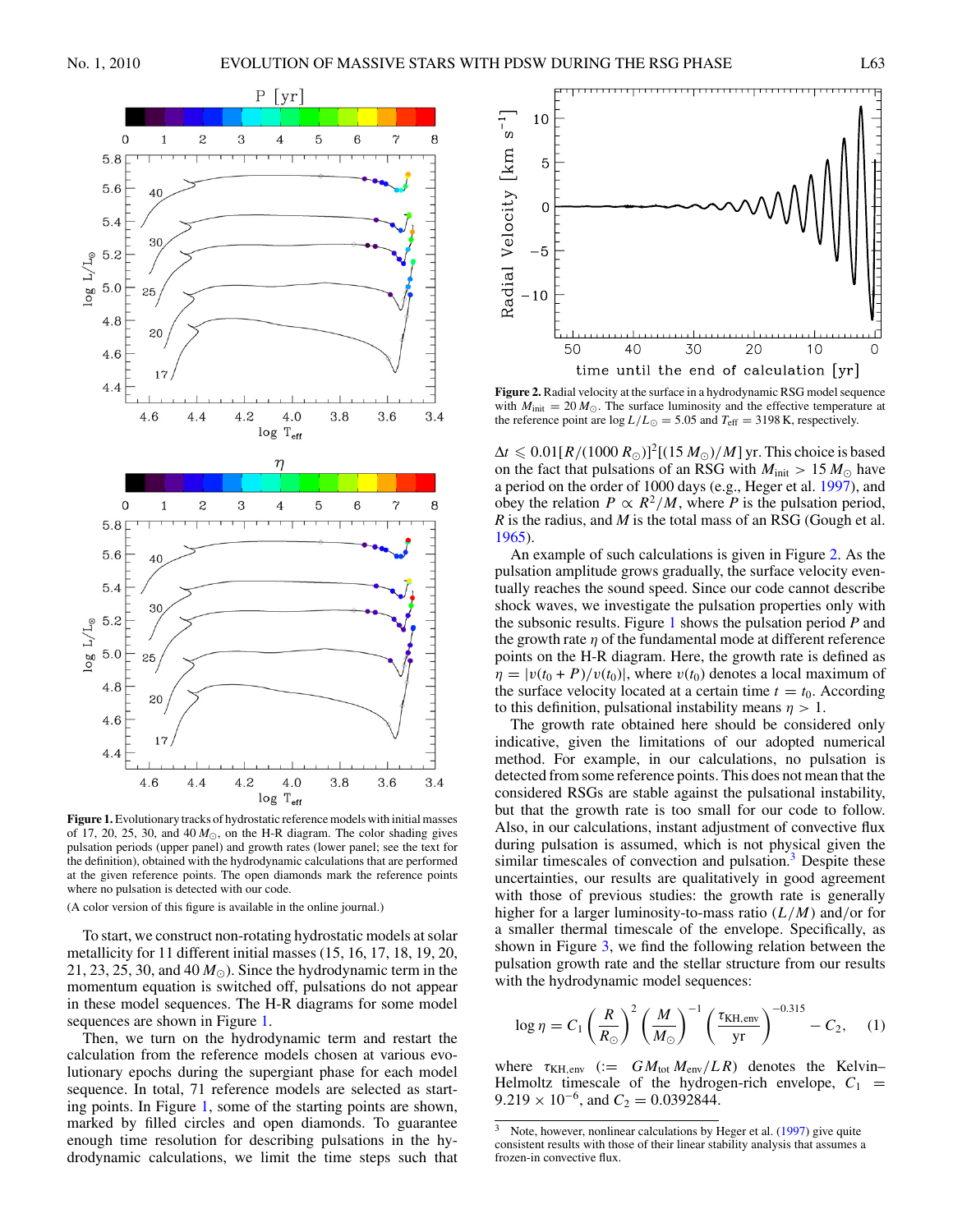<span id="page-2-0"></span>

Figure 3. Pulsation growth rate vs. some physical quantities of RSGs. The solid line gives the best fit, as expressed in Equation [\(1\)](#page-1-0). See the text for more details. (A color version of this figure is available in the online journal.)

We confirm that RSGs are generally more susceptible to the pulsation instability for larger initial masses. Figure [1](#page-1-0) indicates that for  $M_{init} > 20 M_{\odot}$ , pulsations can become strong enough to be detected with our code even before the star reaches the Hayashi line, while pulsations are only found after neon burning for  $M_{init} = 17 M_{\odot}$ . We do not find any signature of pulsation for  $M_{\text{init}} = 15 M_{\odot}$ .<sup>4</sup> Therefore, if a superwind could be induced by strong pulsations, it would occur in an earlier evolutionary epoch for a higher mass star.

## 3. THE EVOLUTION OF SUPERGIANTS WITH SUPERWINDS

If the mass-loss rate were dramatically enhanced due to strong pulsations, how would it affect the evolution of supergiants and what would be the observational consequences?

To address this issue in more detail, we perform an experiment as the following. We assume that the mass-loss rate of a supergiant is significantly enhanced compared to the rate of JNH88, if pulsations are strong enough to be detected with our hydrodynamic stellar evolution code, i.e., if *η >* 1 in Equation [\(1\)](#page-1-0):

$$
\dot{M} = \eta^{\alpha} \dot{M}_{\text{JNH88}},\tag{2}
$$

where  $M_{INH88}$  is the mass-loss rate of JNH88 and  $\alpha$  is a free parameter. New evolutionary model sequences are constructed with this modified mass-loss rate. Here, the hydrodynamic term is switched off again, and normal evolutionary time steps are used.

It should be kept in mind that the empirical mass-loss rate of RSGs of JNH88 might already reflect the role of pulsations. However, as implied by the growth rates shown in Figure [1,](#page-1-0) only very unstable massive stars with  $M_{\text{init}} \gtrsim 19 M_{\odot}$  are significantly affected by this modification. Given the paucity of RSGs with  $M_{\text{init}} > 20-25 M_{\odot}$  in our Galaxy and nearby galaxies (e.g., Massey et al. [2009\)](#page-3-0), our assumption that the mass-loss history of such very unstable RSGs can be qualitatively different from that of most RSGs in the sample of JNH88 does not necessarily cause an inconsistency.



**Figure 4.** Upper panel: evolution of 20 and 25  $M_{\odot}$  stellar models on the H-R diagram. The thick solid lines and the thin dashed lines give the evolutionary tracks with  $\alpha = 1.75$  (i.e., with pulsation-induced mass-loss enhancement) and  $\alpha = 0.0$  (i.e., no enhancement of mass loss) in Equation (2), respectively. The calculation was terminated at a point close to the end of helium burning (central helium mass fraction equal to  $0.0013$ ) for the 25  $M_{\odot}$  model sequence with  $\alpha = 1.75$ , while the evolution is followed up to neon burning for the other sequences. The filled circle on each track with  $\alpha = 1.75$  marks the position when the mass-loss rate reaches its peak. The filled star gives the position of the pre-SN star for the 20  $M_{\odot}$  sequence  $\alpha = 1.75$ . Lower panel: mass-loss rates of the corresponding stellar models.

(A color version of this figure is available in the online journal.)

Figure 4 shows the evolutionary tracks and the mass-loss rates of model sequences with  $\alpha = 1.75$  (this choice for  $\alpha$  is rather arbitrary), compared to the corresponding ones with  $\alpha = 0$ , for two different masses ( $M_{\text{init}} = 20$  and 25  $M_{\odot}$ ). Two important points are worthy of note here.

First, as the star gradually loses mass, the *L/M* ratio and the pulsation growth rate increase accordingly. If the value of  $\alpha$  is large enough (as adopted here), this leads to a runaway increase in the mass-loss rate as shown in the lower panel of the figure. Second, the mass-loss rate decreases very rapidly when the star moves away from the pulsationally unstable regime on the H-R diagram. The peak of the mass-loss rate is reached when the helium mass fraction at the center decreases to 0.54 (0.031) and the total mass to 9.35  $M_{\odot}$  (6.50  $M_{\odot}$ ), for 25  $M_{\odot}$  (20  $M_{\odot}$ ) model sequence. As shown for the 20  $M_{\odot}$  sequence, such a mass-loss history of runaway increase followed by sudden decrease can be repeated as the star moves in and out the unstable regime. The 20  $M_{\odot}$  star finally ends its life as a yellow supergiant of  $M_{\text{tot}} = 6.1 M_{\odot}$ , with only a small amount of hydrogen of about  $0.5 M_{\odot}$ . The most likely outcome of the death of such a star would be a Type IIb SN. The 25  $M_{\odot}$  star has a hydrogen envelope

<sup>&</sup>lt;sup>4</sup> Heger et al. [\(1997\)](#page-3-0) found pulsations for the same initial mass. The reason for this difference is that their models consider rotationally enhanced mass loss, resulting in a higher  $L/M$  than in our non-rotating models.